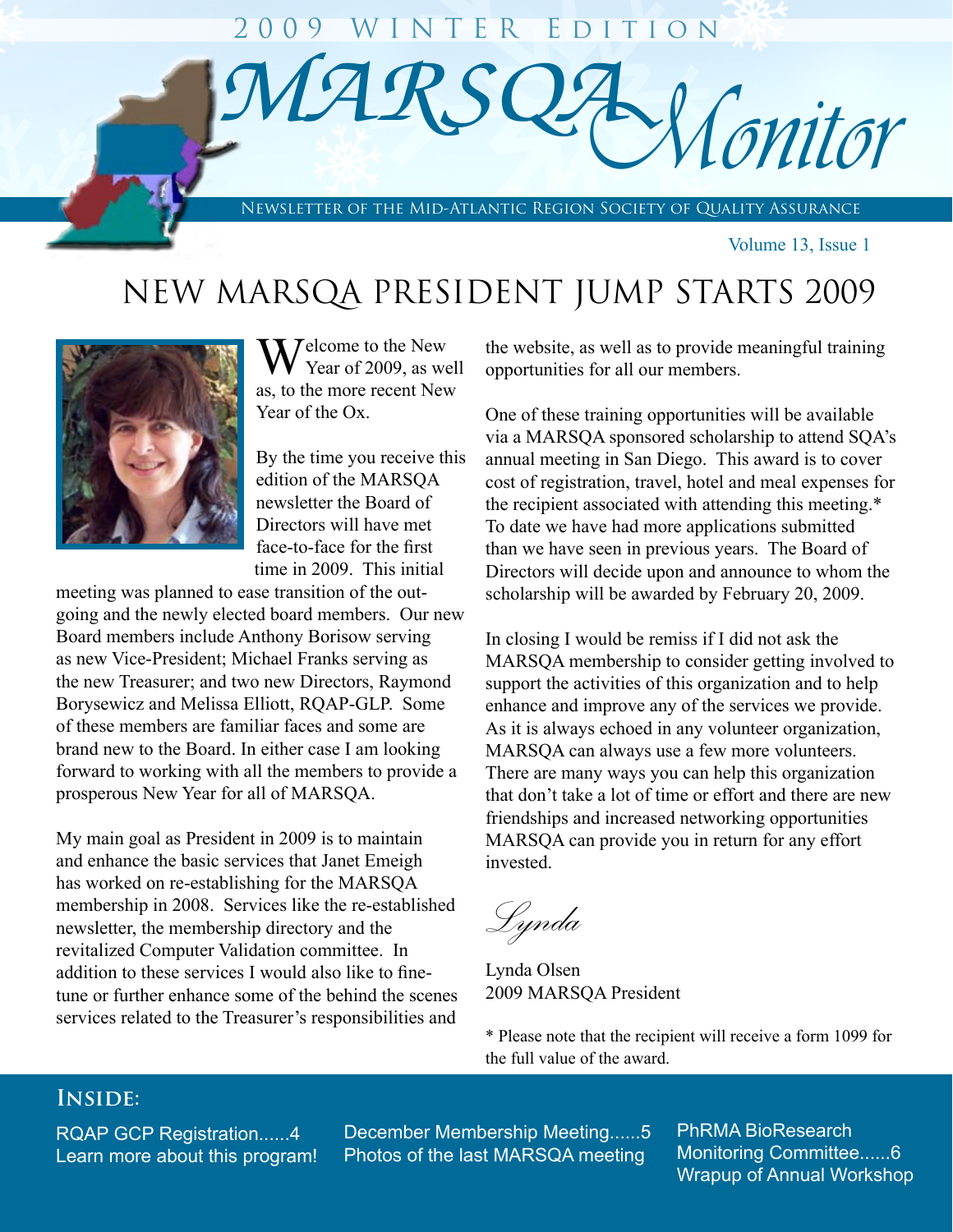# MARSQA 2008: A Year in Review



Winter is upon us and<br>hopefully everyone had a very restful and enjoyable Holiday season and a wonderful New Year!

It's that time of year again when the MARSQA Board says good-bye to some who have served us well over the past years. We would

like to thank Alex Trantalis and Meredith Russo for their dedication as Directors on the Board. Alex also served as the Board liaison to the CVC and Meredith was our liaison with the Communications Committee as well as with our webmaster. Thanks also to Melissa Elliott for hanging in there as Treasurer during some very rough times, maintaining some of our financial records while SQA maintained others and then trying to "marry" the two sets come tax time (no mean feat). We are in the process of trying to turn the maintenance of all of our financial records over to SQA, so hopefully our new Treasurer won't have such a difficult time. While she is stepping down as Treasurer, Melissa will continue to serve the MARSQA Board for two more years as a Director. Finally, to our outgoing Past President, Nicki Iacono, RQAP-GLP, thanks for your help and support of me this year as well as the many years you have served the MARSQA Board as a Director, Vice President and President.

My main goal as President in 2008 was to bring back the basic services that MARSQA has provided over the years, when in the past several years seem to have slipped through the cracks. One of those goals was bringing back the newsletter on a regular basis. You are reading this today thanks to hard work of Jane Goeke and her Communications Committee who have also dedicated themselves to bringing this service back on a regular basis. The first edition back was so much more than I expected and I believe there are only better things to come from this group. I know I will be eagerly awaiting each new issue to see what they will do next.

Another item was the Membership Directory. We managed to get one out in early December 2008 and while it may not have been perfect, we did finally get it out. My goal as chair of the Membership Committee is to get a directory out to the Membership by early June. Once we get our website issues ironed out, we would like to also be able to maintain an interactive directory on our Member's Only section, which will allow you to make updates to your information as things change. We'll keep you posted on those developments.

MARSQA continues to be a strong organization thanks to the many people who have stepped up to volunteer. The Computer Validation Committee has been revitalized, thanks to the efforts of Ranee Henry and the rest of the committee. As you will read elsewhere in this newsletter, they once again hosted and provided the speakers for our Fall meeting in early December 2008 in Lahaska. It was very well attended and both speakers provided excellent information on auditing technology vendors and computer validation projects. MARSQA can always use a few more volunteers. Without them, our organization would not continue to exist. There are many ways you can help the organization that don't take a lot of time or effort and, as I've stated before, the friendships and networking opportunities you get in return are more than worth the effort invested!

I want to thank all the returning MARSQA members for sticking with us through the difficult times. I also thank our new members who have decided to join us and hope that you decide to remain with us.

Finally, I want to thank all of the Board members (past and present) with whom I have served. Thanks for all of your support and encouragement. Without you, I could not have done it.

I now pass the baton to Lynda Olsen and the rest of the MARSQA Board (old and new). I know I leave this organization in good hands and I'm excited to see where they will take it in the years to come!

*Janet*

Janet Emeigh, MS 2008 MARSQA President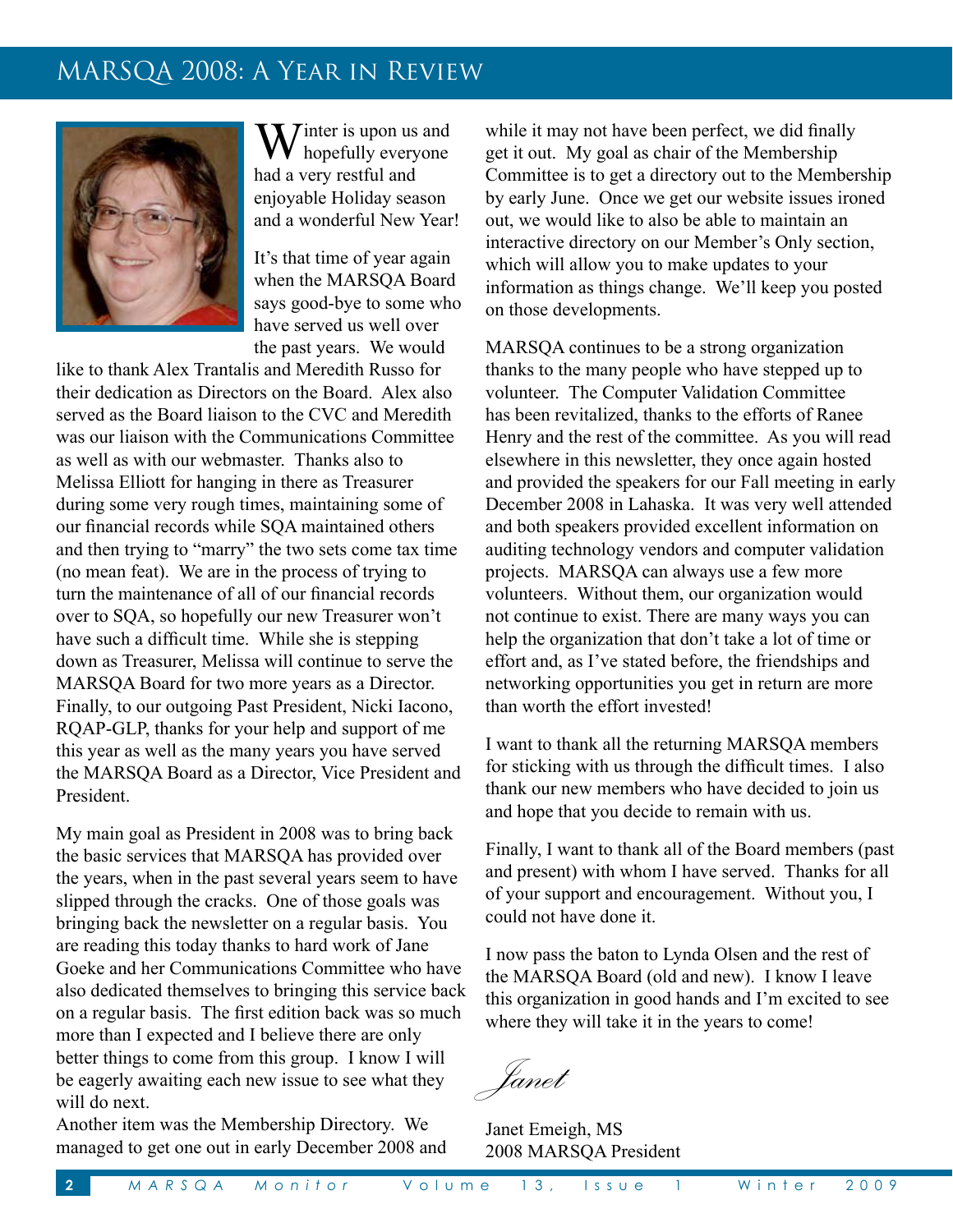## **New members of the MARSQA Board in 2009 include:**

**Vice President -** Anthony Borisow **Treasurer -** Michael Franks **Director -** Raymond Borysewicz **Director -** Alyssa Colon, RQAP-GLP **Director -** Melissa Elliott, RQAP-GLP

MARSQA would like to thank those members who ran for office this time but were not elected. Your willingness to serve is much appreciated and we hope that you will consider running again when election time rolls around again this fall.

Also, thanks to MARSQA's outgoing Board members who include Alex Trantalis (Director) and Nicky Iacono, RQAP-GLP (Past President). Their service to MARSQA as a whole has been appreciated. Anthony Borisow served on the Board previously as a Director and has taken on a new role as Vice President; Melissa Elliott, RQAP-GLP served on the Board previously as Treasurer and has taken on a new role as Director.

Tony had one year remaining in his term as Director. As per MARSQA bylaws, the Board discussed and voted for Alyssa Colon to fulfill his remaining term at their first meeting of 2009, held February 12, 2009.

# MARSQA Mission Statement

- Continually strive to advance the research quality assurance professions by providing the resources, programs and training necessary for the professional development and recognition of its membership.
- Serve as a forum for the open discussion of the theoretical, practical and ethical applications of the quality assurance profession.
- Foster a partnership between the quality assurance profession and the regulatory agencies that results in the attainment of mutually beneficial compliance.
- Support and advance the goals and mission of the Society of Quality Assurance.

# **2009 MARSQA OFFICERS**

### **President**

Lynda Olsen lynda.olsen@spcorp.com

## **Vice President**

Anthony Borisow aborisow@prdus.jnj.com

## **Past President**

Janet Emeigh, MS jemeigh@medarex.com

## **Treasurer**

Michael Franks michael.franks@qaresources.net

## **Secretary**

Nancy Beck, RQAP-GLP nancybeck@bms.com



## **Directors**

Raymond Borysewicz rborysew@prdus.jnj.com

Alyssa Colon, RQAP-GLP alyssa.colon@roche.com

Melissa Elliott, RQAP-GLP elliottm@princeton.huntingdon.com

> Judy Goble, RQAP-GLP jgoble@prdus.jnj.com

Meredith Russo meredith.russo@spcorp.com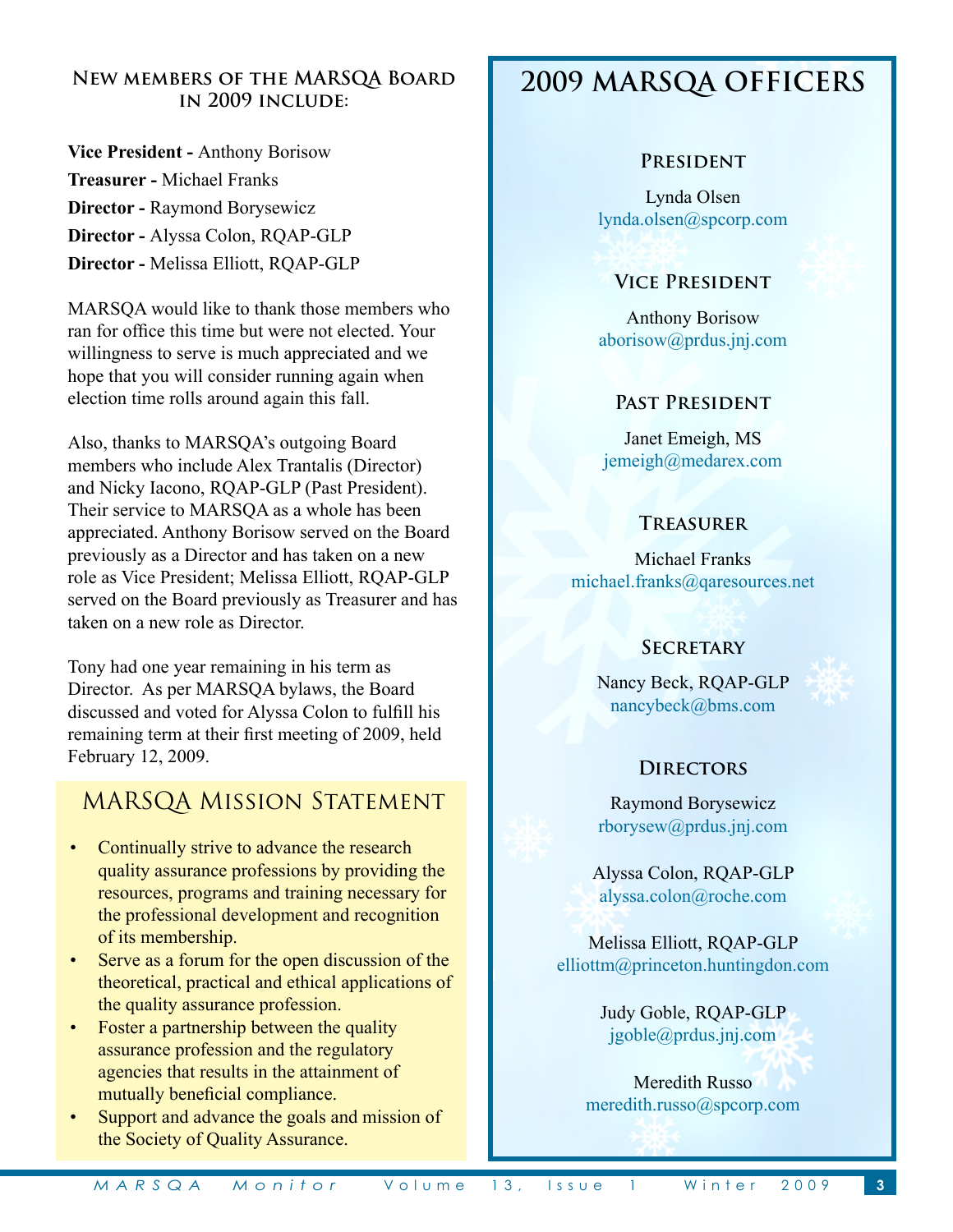### **Courtney Glass** *MARSQA Member*

The GCP Registration Program for Regulatory  $\perp$  Quality Assurance Professionals is relatively new. In order to make sure that MARSQA members had the most up-to-date information on this registration, I spoke with Cheryl Bissey-Black, RQAP-GCP, Chair of the SQA Council on Professional Registration (CPR), and Danna Carver, RN, RQAP-GCP, of the CPR's RQAP-GCP Examination Committee. They provided me with the following information.

In 2004, the Clinical Specialty Section (CSS) of SQA decided to explore the need for a registration examination in Quality Assurance for professionals focused on GCP. Many SQA members working in the GCP area have contributed to the development of the examination by participating in surveys and serving on various committees. A team of volunteer content experts (SQA *ad hoc* Registered Quality Assurance Professional (RQAP) GCP Examination Committee), and CPR partnered with Applied Measurement Professionals, Inc. (AMP) to analyze the tasks that the GCP QA professional performs. The analysis was reviewed by a broad cross-section of GCP Quality Assurance professionals for accuracy and relevance. From this analysis, an examination was developed.

The RQAP-GCP registration program is an examination-based program intended for GCP auditors. Individuals passing the examination will be credentialed as Registered Quality Assurance Professionals in GCPs (RQAP-GCP). The examination covers all international regulations and has a broad content base to cover. The Professional Registry Examination consists of 165 multiple-choice questions. Candidates are allowed three and one half (3.5) hours to complete the examination. Costs to take the exam are \$350 for SQA Members and \$460 for non-members.

In order to qualify to take the exam, applicants must have the equivalent of four years of full-time experience working as a quality assurance professional

in GCP prior to the examination date OR have a baccalaureate degree AND the equivalent of two years of full-time experience working as a quality assurance professional in GCP prior to the examination date.

To date, several full certification exams have been successfully completed. At last count, there were approximately 90 RQAP-GCP designated professionals. However, with the addition of a computer based testing approach to administer the exam, this number is constantly growing.

Additional information, including a comprehensive list of references for exam readiness, a detailed content outline, and an exam application is provided in a recently updated handbook found on the RQAP-GCP exam web page: http://www.sqa.org/newsite/cpr/rqapexam-gcp.asp.



## **HERE'S A CHANCE TO GET YOUR MESSAGE ACROSS**

MARSQA's Program Committee organizes three excellent and well attended membership meetings per year.

Would you like to be part of this effort? Are you interested in giving a presentation? Do you have an idea that would provide a theme or topic for an entire meeting? Would you like to volunteer to help organize and manage a meeting?

If the answer to any of these questions is yes, just e-mail Jane Pasquito, Program Committee Chair at jane.pasquito@sp.intervet.com.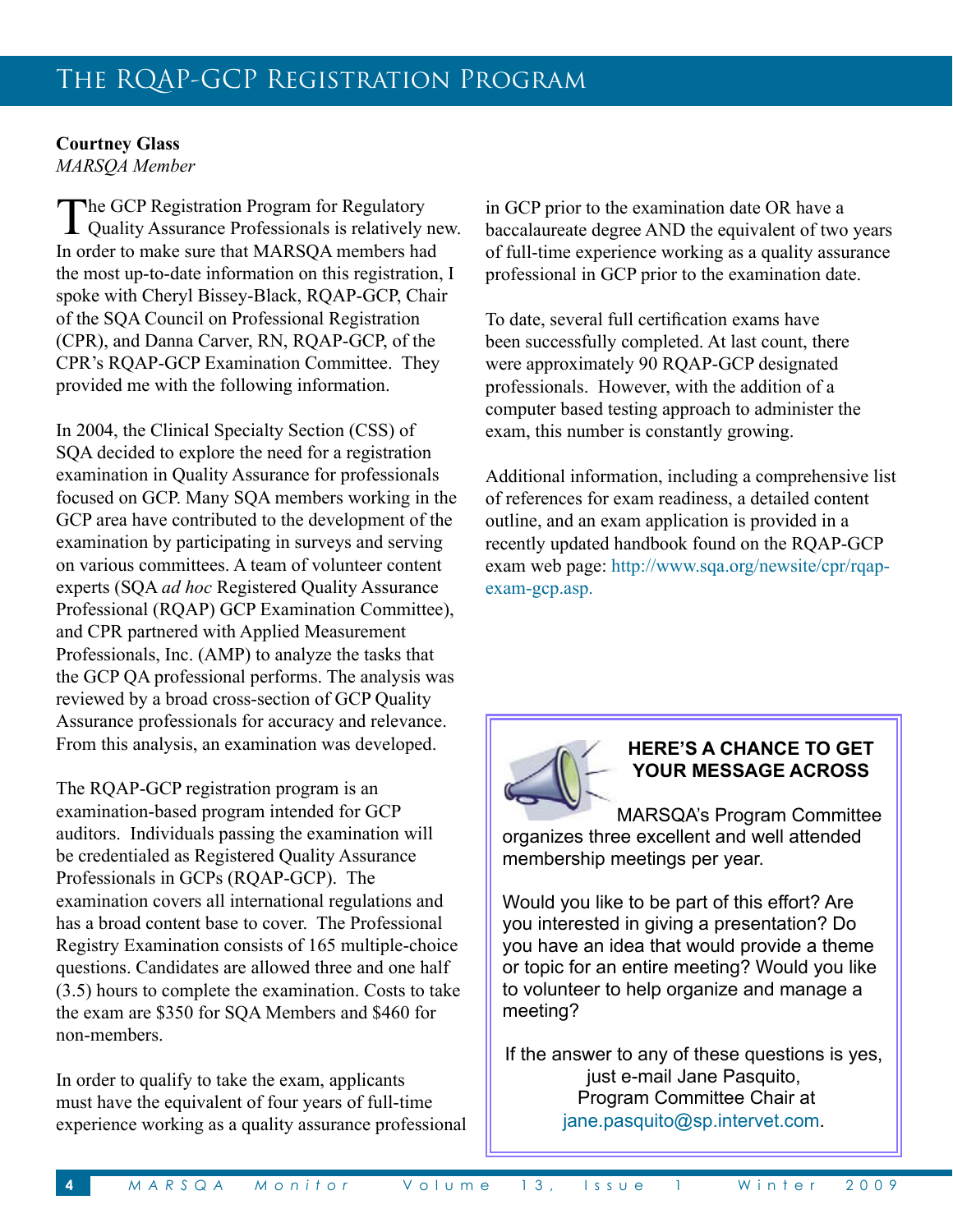# DECEMBER 2 MEMBERSHIP MEETING: A GREAT SUCCESS!



MARSQA's CSV Committee organized a general membership meeting in December which focused on computer auditing approaches. There were approximately 100 attendees at the Lahaska, PA event (Peddler's Village) who enjoyed a great lunch at the Cock'n Bull restaurant prior to the presentations.

Nancy Tucker of Validation Associates, Inc. gave the initial presentation on "Auditing Technology Vendors." Nancy focused on the best way to assess vendors who supply products (software/hardware) as well as those who supply services. Nancy based her approach on business as well as regulatory requirements and used actual events to make her points. She advised auditors to focus on the development process as well as the final product.





Harry Huss of Charles River spoke about "Auditing Computer System Validation Projects." Harry offered practical advice to auditors who play a "consultant" role in computer validation projects. He reminded everyone that the GxP professional is often the most experienced and knowledgeable person on a validation project. Harry elaborated on the overwhelming importance of the System Requirements Specification (SRS) and gave a condensed version of current expectations for electronic records, audit trails and signatures.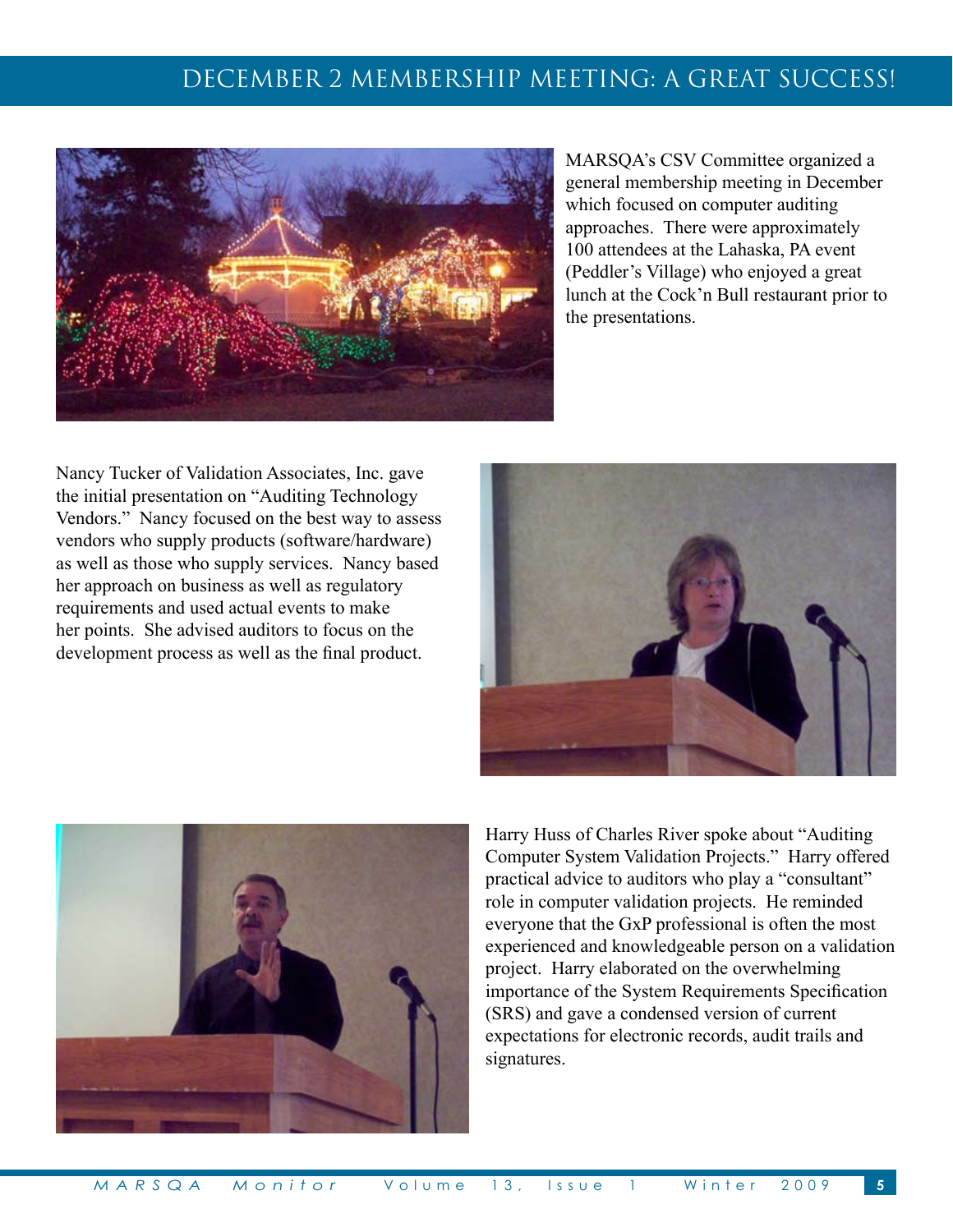## **Jane Goeke**

*Chair, MARSQA Communications Committee*

In September 2008, I attended PhRMA's Bioresearch Monitoring Committee's Annual Workshop. This two-<br>day event focused on such issues as regulatory modernization, new audit methodologies, risk based quality n September 2008, I attended PhRMA's Bioresearch Monitoring Committee's Annual Workshop. This twomanagement systems and mutual recognition in both GLP and GCP environment. I attended the GLP track.

Here are a few interesting points:

- FDA has begun to add permanent staff in India and China. The current focus is on GMP compliance but this will change.
- FDA conducted some remote audits in 2008 and is evaluating whether this is an effective approach to compliance monitoring.
- FDA hopes to make GLP requirements/expectations consistent across all FDA centers. This is being studied as part of the modernization effort.
- There is an FDA expectation that all facilities will have a program for incurred sample analysis. This should include an SOP and appropriate documentation in data and reports.
- FDA has encountered some instances where foreign labs have been certified as GLP compliant by local authorities; when inspected by FDA, these labs were found to be non compliant with their national GLPs. FDA advice is to verify compliance yourself in these cases.
- There were presentations and a great deal of discussion around the conduct of GLP studies in India and China. Some of the points made about India are:
	- 1. There is no centralized agency like the FDA yet to monitor pharmaceutical/biotechnology products;
	- 2. Indian GLPs are based on the OECD model; and
	- 3. India is a provisional member of the OECD.

Some interesting aspects of the Chinese GLPs are:

- 1. Test facility management must review and approve final reports and must have a Bachelor's degree or higher;
- 2. QAU staffing is required to be directly proportional to the size of the facility; and
- 3. Technical staff must have a government certification.
- Pathology Imaging Systems have been accepted by the FDA. However, it is not clear what the requirements for such systems will be in a GLP environment. For example:
	- 1. What is the raw data, the slide or the image from which the diagnosis is made;
	- 2. What should be retained;
	- 3. How does one ensure the quality, consistency and longevity of the images;
	- 4. What part does 21CFR Part 11 play; and
	- 5. What role does cost play?

Overall, the meeting was very energizing. Every topic presented and discussed was relevant and timely.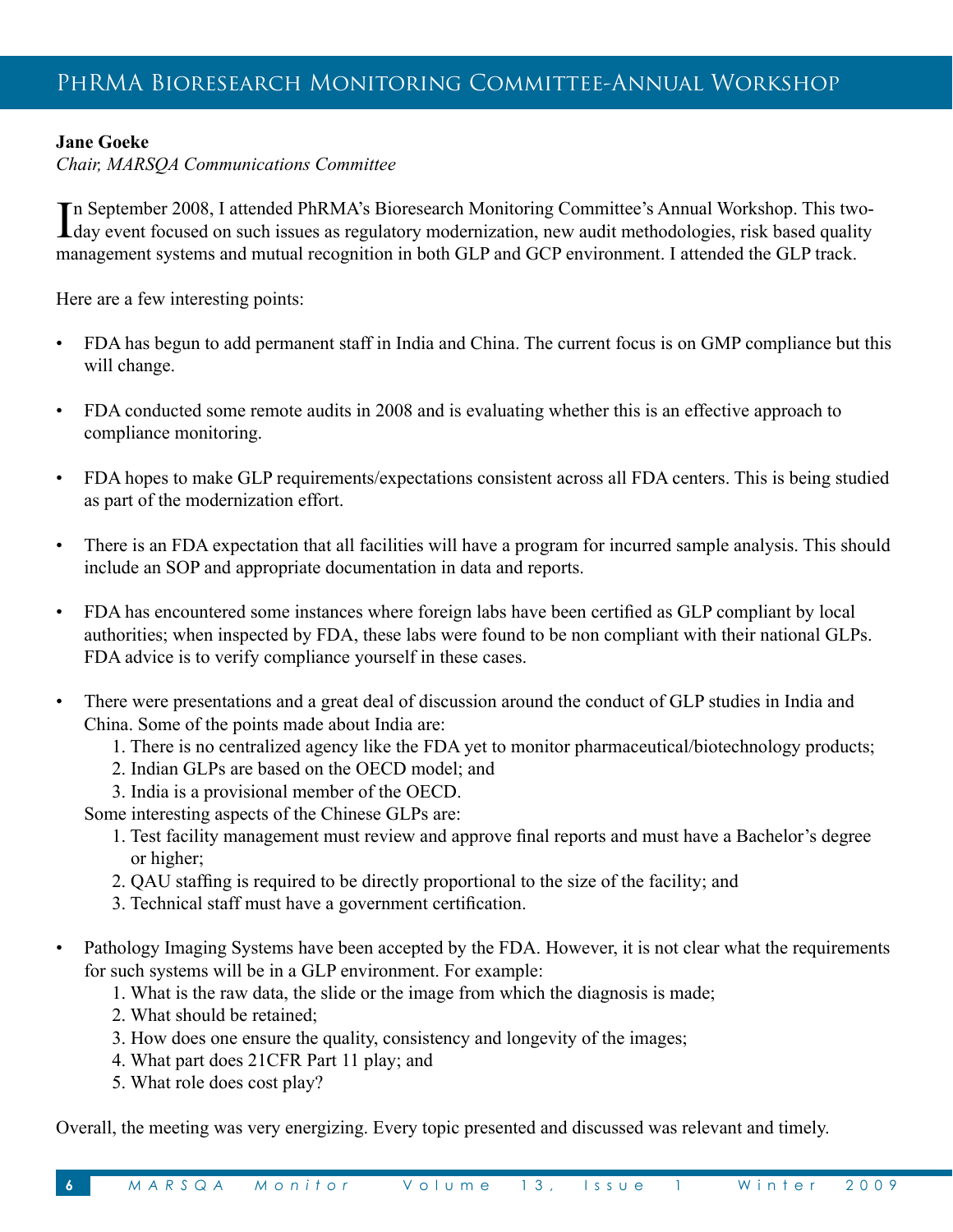# *SUPPORT/ADVERTISE IN THE MARSQA MONITOR!*

The Communications Committee writes, collects and assembles the copy for the MARSQA Monitor. We are always happy to hear your ideas, suggestions and *especially* to publish your contributions in the newsletter. Just contact Jane Goeke, RQAP-GLP, Communications Committee Chair at jane.goeke-1@gsk.com. Other members of the committee are: Kim Evans, Courtney Glass, Kimberly Lytle, Rachel McGowan, Ana-Maria Rodriguez-Rojas and Denise White, RQAP-GLP.

Please also remember that you can advertise in the Monitor. For example, the discounted fee for members is only \$75 for a full page add for three editions. The MARSQA monitor is published in the Fall, Winter and Spring. Contact Jane Goeke, RQAP-GLP for more information on advertising.

Announcements

## *UPCOMING MEMBERSHIP MEETINGS*

**MARCH 26, 2009**- Cock'n Bull in Lahaska, PA. The planned speakers for this meeting include Doreen McGirl, Senior Manager at Schering Plough, who will speak on "Auditing in a Monitored World"; Jane Goeke, RQAP-GLP, Director of North American Preclinical Compliance at GlaxoSmithKline who will speak on "Managing, Classifying and Justifying QAU Observations/Findings"; and Nicki Iacono, RQAP-GLP, Vice President of Quality and Data Management at Huntingdon Life Sciences, who will provide an update from the SQA Board.

MARSQA will be sending e-announcements regarding this meeting in February as details are finalized.

There will be a second membership meeting in June. The third and last MARSQA Membership Meeting of 2009 will be unusual in that it will be held in conjunction with SQA's Quarterly Meetings in a New Jersey or Pennsylvania location. The event will likely occur in October or November.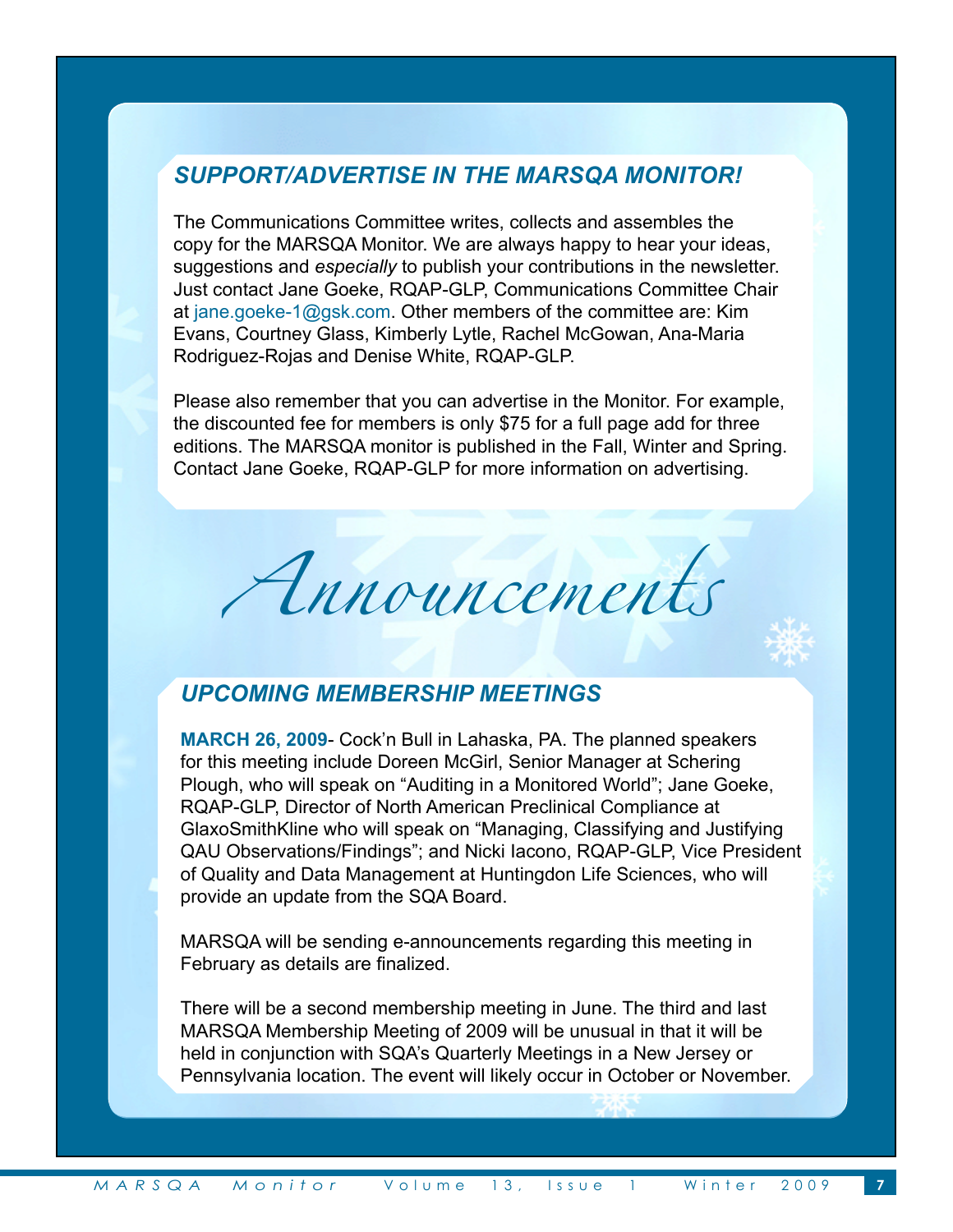# **Committee Corner: Personal Views on the Value of Volunteering**

| $\infty$<br>$\mathbf{\underline{u}}$  | MARSQA has seven committees. They are listed below along with the Chair for each.                              |                                                                                                                            |                                                                                                                                                                                                               |
|---------------------------------------|----------------------------------------------------------------------------------------------------------------|----------------------------------------------------------------------------------------------------------------------------|---------------------------------------------------------------------------------------------------------------------------------------------------------------------------------------------------------------|
| TTE<br>MMI<br>$\overline{\mathbb{C}}$ | Communications<br>CSV<br><b>Education</b><br><b>Historical</b><br>Membership<br>Nominating<br>Program/Planning | Jane Goeke<br><b>Ranee Henry</b><br>Joanne Ramundo<br>Fran Jannone<br><b>Janet Emeigh</b><br>Fran Jannone<br>Jane Pasquito | jane.goeke-1@gsk.com<br>ranee.henry@crl.com<br>joanne.ramundo@sanofi-aventis.com<br>jannonef@princeton.huntingdon.com<br>jemeigh@medarex.com<br>jannonef@princeton.huntingdon.com<br>jane.pasquito@spcorp.com |

*MARSQA activities and projects are driven to a great extent by its committees. And, most of the members of these committees are volunteers. For this edition of the MARSQA Monitor, roving reporter Denise White asked a member of the Education Committee and a Member of the Program Committee to tell us about their experiences as committee volunteers. These are their stories.*

#### **Mike Franks: Education Committee**

If you have an instinct to teach, or you want to hone your presentation skills, or diversify your professional experience, then contributing to the MARSQA Education Committee may be your next opportunity. I have found presenting at MARSQA training courses to be both enjoyable and rewarding.

The Education Committee's most popular course offering is the mainstay Basic GLP Training Course provided once or twice a year, usually with sellout attendance at Peddler's Village in Lahaska, PA. Attendees for this course typically include a nice mix of QA and study personnel from FDA and EPA regulated sponsors and contract research organizations.

It's very gratifying to be able to answer some of the burning questions of those less experienced in the GLPs. And I have found that presenting to and interacting with attendees and co-presenters in this course keeps me well grounded in "the basics". This is a valuable tool for me as a consultant and it reinforces the need to consider the adaptability of GLP to a broad range of research and development environments. I've found no better way to bring GLP into new areas than starting with the basics, and I often find that at some of the more experienced organizations, reinforcing the basics can be just as important.

In 2008 the Education Committee also offered courses entitled "Personal Development and Effectiveness for QA Professionals" and "Bioanalytical Chemistry for QA Professionals" – two more excellent courses at very reasonable cost to MARSQA members. Whether you are still in training and looking for a good course to attend, or you would like to share your knowledge with the less experienced, I hope to see you soon at one of the Education Committee's courses.

#### **John Cihiy: Program Committee**

I have participated on the MARSQA Program Committee for over five years. I would like to describe my experiences and the value of the Program Committee.

Jane Pasquito is the chairperson of the Program Committee. She organizes three excellent meetings a year. She is the "heart" of the Program. However, a healthy heart needs fresh blood to function. The fresh blood of the committee consists of the volunteers. The volunteer duties include registration, preparation of certificates of attendance, surveys, receipts, name tags, handouts, providing survey and speaker gifts, and taking pictures.

My experiences on the committee have been primarily with registration. Through the Program Committee, I have had the opportunity to meet new people. I believe that the Committee has provided professional enrichment. I highly encourage MARSQA members to volunteer for the Program Committee.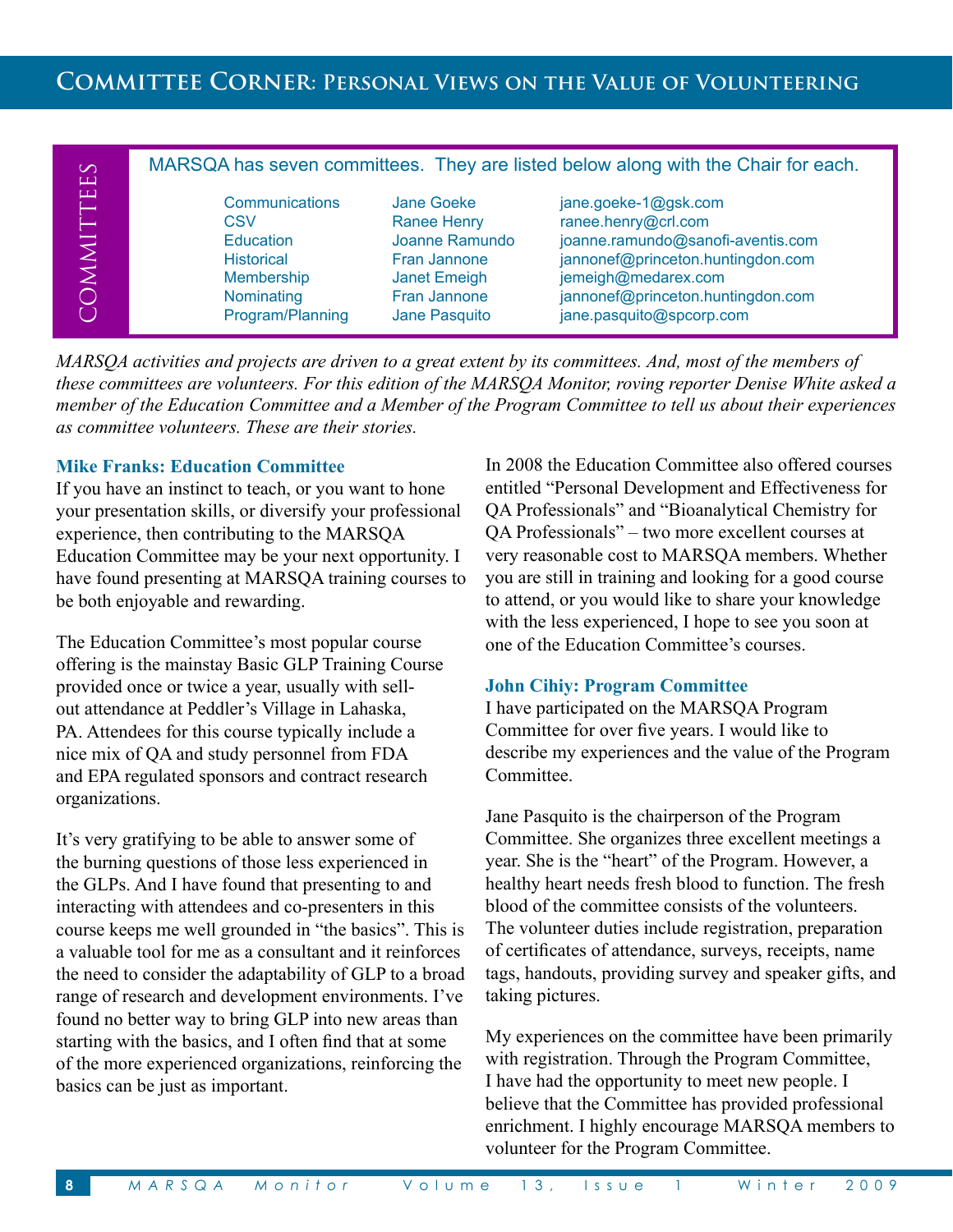# **Thank You Committee Members!**

#### **Communications**

Jane Goeke, RQAP-GLP – *Chair* Kim Evans Courtney Glass Kim Lytle Rachel McGowen Ana Maria Rodriguez-Rojas Cary Sutherland Denise White, RQAP-GLP

#### **Computer System Validation**

Ranee Henry – *Chair* Rachel Adler Chander Badwal Sourav Baneerjee Nancy Beck, RQAP-GLP Mary Ann Berthrong Frank Bosley Daniel Boss Denise Botto Tim Bream Brian Burns, MS, RQAP-GLP Tamara Cadora, RQAP-GLP Irinia Colligan Charles Collins Grace Crawford Paula Eggert Melissa Elliott, RQAP-GLP Karen Evans Lisa Fluharty Nancy Gongliewski Jennifer Kennedy Kathy Loewen Darlene Looney Kiet Luong Ruth Michener Donna Morelli Art Pezzica Joanne Ramundo Neelima Raval Felecia Renz Robert Rhea, RQAP-GLP Courtney Rodriguez Maria Rose

MARSQA would like to extend a big

**Thank You**

to all the members who volunteer for our Committees.

#### **Computer System Validation** *continued*

Lynda Sands Peter Sheehan Regina Shive Craig Singwald Alex Trantalis Nancy Tucker Lisa Weiss Patti Zychowka

#### **Education**

Joanne Ramundo – *Chair* Melissa Elliott, RQAP-GLP Janet Emeigh MS Mike Franks Jane Nelson Lynda Olsen Jane Pasquito Jen Safford

**Historical** Fran Jannone, RQAP-GLP – *Chair*

> **Membership** Janet Emeigh, MS – *Chair*

**Nominating** Fran Jannone, RQAP-GLP – *Chair*

#### **Program/Planning**

Jane Pasquito – *Chair* John Cihiy Patrick Dalton Chirine Fiouzi Wanda Franklin Hunter Sonya Gray Linda Morgan Jane Nelson Helene Rosenthal Meredith Russo Denise Wilson Barb Simms, RQAP-GLP Cynthia Kelsch, RQAP-GLP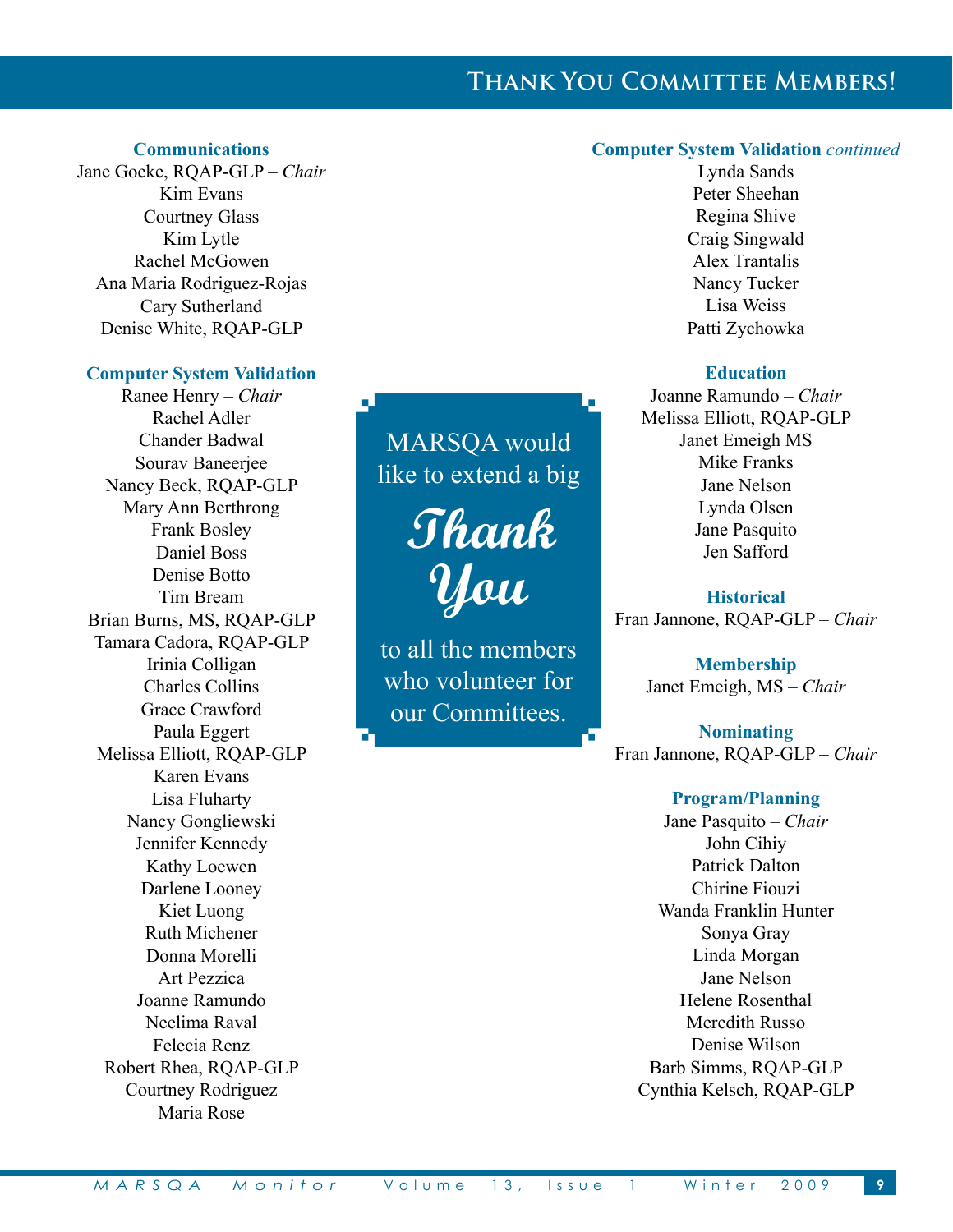### **Jane Goeke**

*Chair, MARSQA Communications Committee* 

Those who work in the areas of regulatory<br>compliance easily meet the current definition of "Knowledge Workers". These are workers who are hired for what they know and who are educated and have experience. They require knowledge to function and they create new knowledge as they function. They learn continuously.

Knowledge Management has been part of the human condition (and one of its blessings) for a long, long time. However, it is now coming into its own. The first significant meeting held for Knowledge Management professionals was the 1995 Knowledge Imperative Symposium. It was sponsored by Arthur Anderson and the American Productivity and Quality Center and was attended by 500 people. There are now employees in some companies who bear the title Director of Knowledge Management or Knowledge Architect, to name but two.

Knowledge Management is a really, really big and encompassing concept. First, consider what knowledge is. Of course, it includes information and data. But it also includes experience and context. A distinction is usually made between implicit knowledge, the kind that is written down, and tacit

knowledge, the kind that is in your head. When you consider how to manage knowledge, many verbs come to mind such as: collect, generate, organize, communicate, utilize, etc., etc., etc. The possibilities are endless.

Why would you want to manage knowledge? Well, there are numerous reasons. First and foremost, you don't want to live in or work for a company that is a knowledge junkyard with lots of knowledge that no one can find or use. In today's competitive environment you also want to manage knowledge so that you can leverage it, so that you can work more easily and efficiently and make a bigger profit. You want the knowledge you have to clear the road to success rather than to make it impossible to find.

MARSQA would like to know if you or your company has experimented with or actively practice Knowledge Management. Is someone on your staff responsible for this function? Do you have "Communities of Practice"? Do you collect and disseminate best practices? Do you have post action briefings? Do you use automated tools to manage your knowledge? Did you apply Knowledge Management principles to a successful project?

We would really like to hear from you so we can continue sharing information with one another in this relatively new arena.

# The Art of Managing and Communicating QA Findings/Observations

At our upcoming Membership Meeting in March, there will be a presentation on Managing, Classifying and Justifying QA Findings and Observations. You might want to give this topic some advance thinking and also consider how this is handled in your company. Here are some questions you may want to consider.

- 1. Is there a difference between classifying and trending your findings/observations?
- 2. What is an ideal classification/trending scheme for a GXP environment?
- 3. Is it better NOT to classify/trend your findings/ observations?
- 4. What is the value of classifying/trending your findings/ observations? What would you do with the information?
- 5. What is the best way to report findings/observations? Should this be done face to face?
- 6. How do you get management to pay attention to your findings/observations?
- 7. How can you assure that management does not use your QA findings/observations as the basis for staff performance evaluations?
- 8. What do you do when your findings/observations are met with hostility?
- 9. What do you do when your findings/observations are not responded to?
- 10. How do you assure that your QA reports remain confidential?
- 11. Should you add advisory comments to your QA reports that are not findings/observations but which might result in better practices?
- 12. What is the basis for your findings (GLP violations, bad science, other)?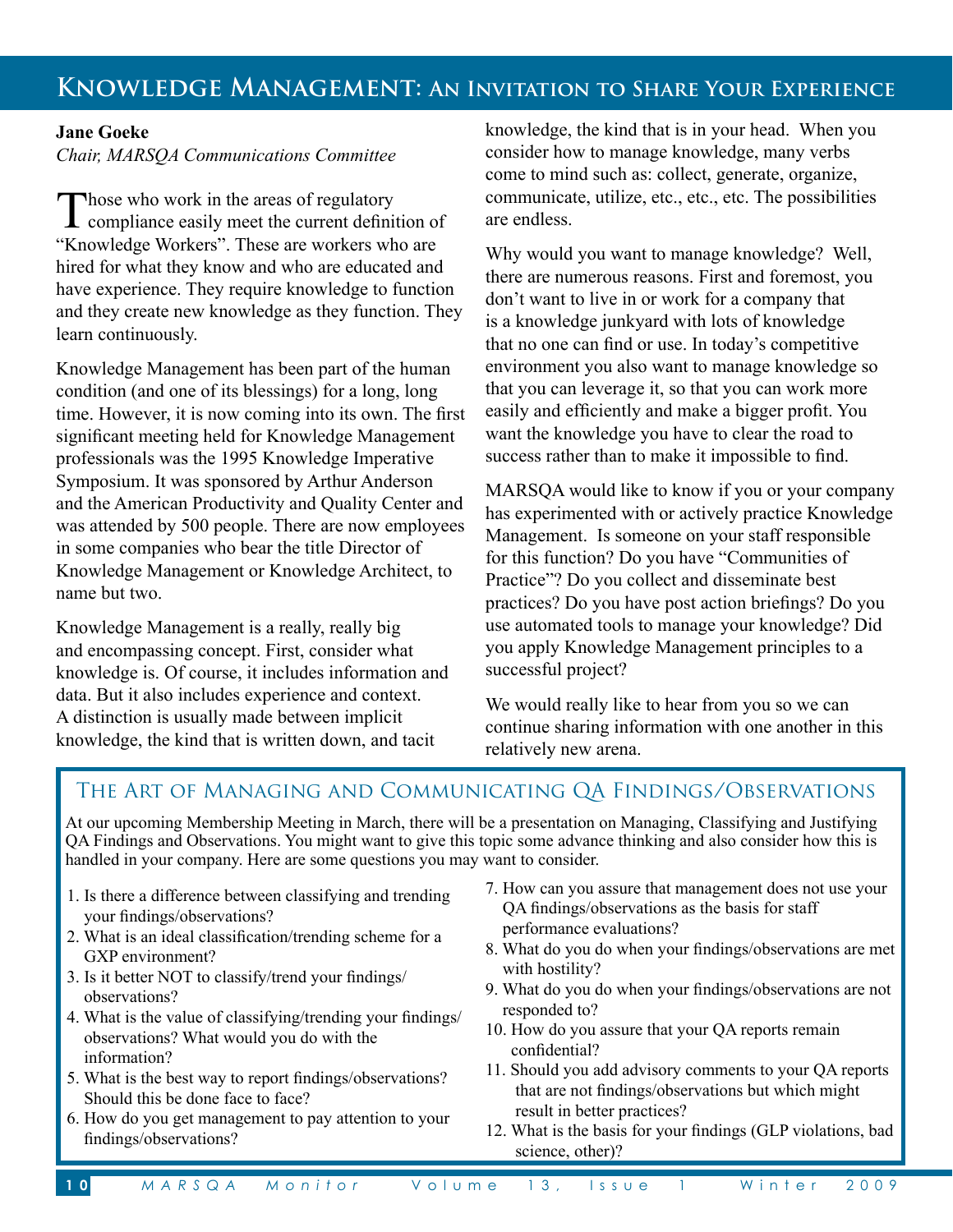

**An original cartoon drawn by Dan Nolan with the wording by Rachel McGowan.**